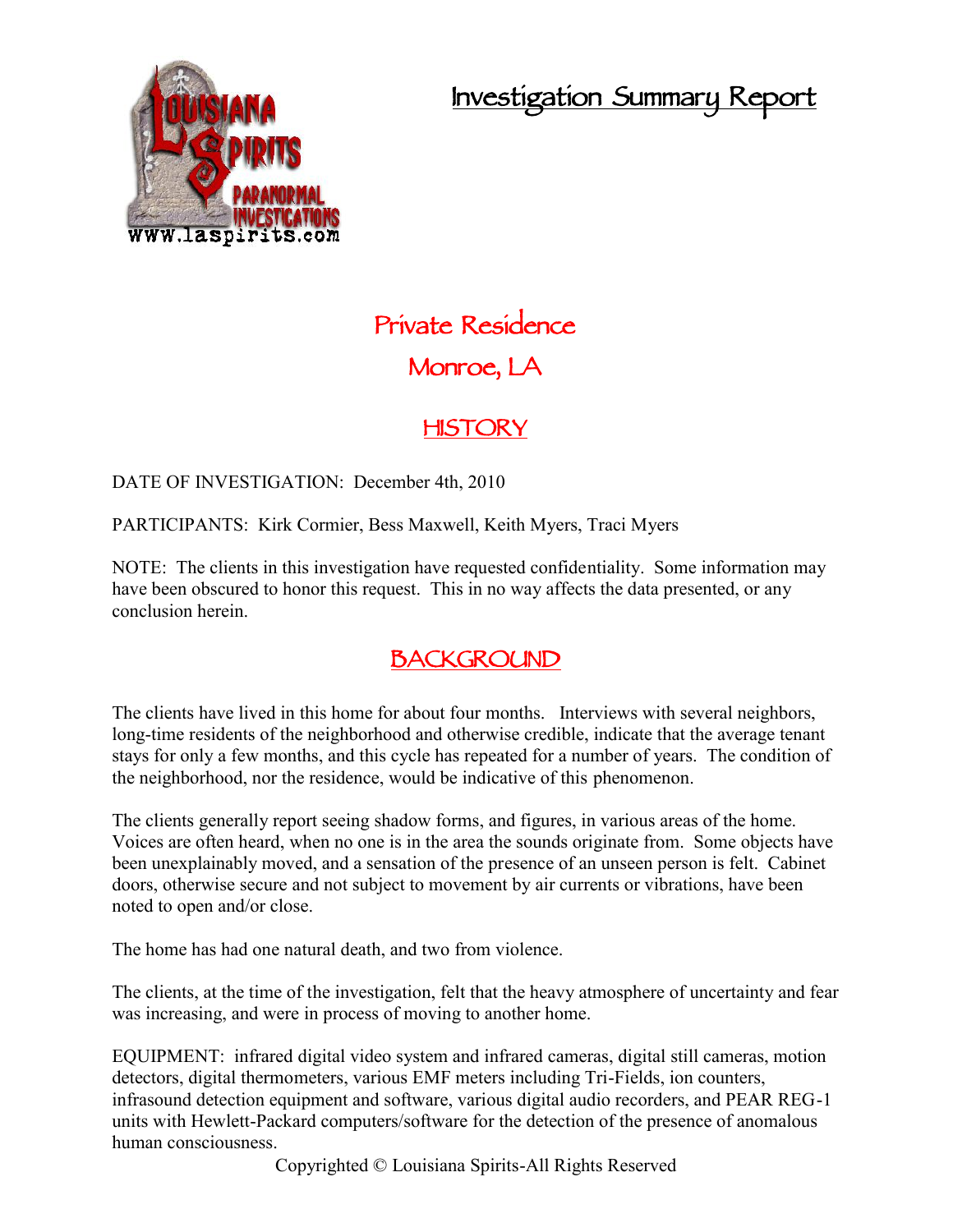#### **INVESTIGATION**

At the time of testing, and in the places tested, no infra-sound was detected, no positive ion counts above normal were found, no anomalous temperature changes were noted, except as personal experience EMF fields were low to normal and no anomalous spikes in EMF were noted, except in the master bedroom personal experience. No anomalous motions were detected by the detectors, nor any digital still phenomena photos obtained. No anomalies were recorded on video.

One personal experience was noted by investigator Traci Myers, attempting to gather data from the closet in the master bedroom, where the REG-1 unit had earlier registered a positive event. Traci noted that the light in the closet dimmed considerably, without the lighting in the bedroom decreasing, with a change in the general atmosphere of the closet area to a heavier type atmosphere. This lasted about ten seconds, as the shadow seemed to leave the closet door, Traci and both clients noted a solid detection by the K-2 unit there. Traci felt as if, during the experience, the temperature of the closet seemed to rise noticeably. This temperature increase, was not documented scientifically. It's possible that the enclosed space (no room to accommodate the fight or flight syndrome) and perceptions of unknown change could have caused a rise in body temperature, via limbic system response to a sudden unknown/unexplainable event. Neither explanation, actual temperature rise or limbic response, can be validated or ruled out.

#### **PEAR ANALYSIS**

This type of testing is passive in nature, and is designed to detect by probability the presence of a human consciousness interacting with binary random number distributions in a REG unit, by the quantum tunneling method, when all incarnate human consciousness has been removed from the testing areas. The minimum reporting standard is  $p < .05$ , with the  $.05$  being the probability that the recorded event could be due to chance alone in the random number distribution being tested. A total of 49 tests were run. At the minimum reporting standard, we could expect to receive 2.45 tests as positive, but due to being generated by chance alone.  $(49 \times .05 = 2.45)$  Using the average acceptable score actually obtained in the series of 15 positive tests, p< .026248, we would expect to receive only 1.29 tests by chance distribution.  $(49 \times .026048 = 1.29)$  As stated above, 15 positive results were obtained, when chance alone would dictate only 1.29. The areas which tested positive, and the probability scores are as follows:

| $z=1.771$   | p<.03828  |
|-------------|-----------|
| $z = 2.285$ | p<.011156 |
| $z = 2.188$ | p<.014334 |
| $z=1.831$   | p<.03355  |
| $z = 2.152$ | p<.015699 |
| $z = 2.141$ | p<.016137 |
| $z = 2.089$ | p<.018354 |
| $z=1.838$   | p<.033031 |
| $z = 1.876$ | p<.030328 |
| $z = 2.085$ | p<.018535 |
| $z = 1.754$ | p<.033715 |
| $z=1.730$   | p<.041815 |
|             |           |

Copyrighted © Louisiana Spirits-All Rights Reserved